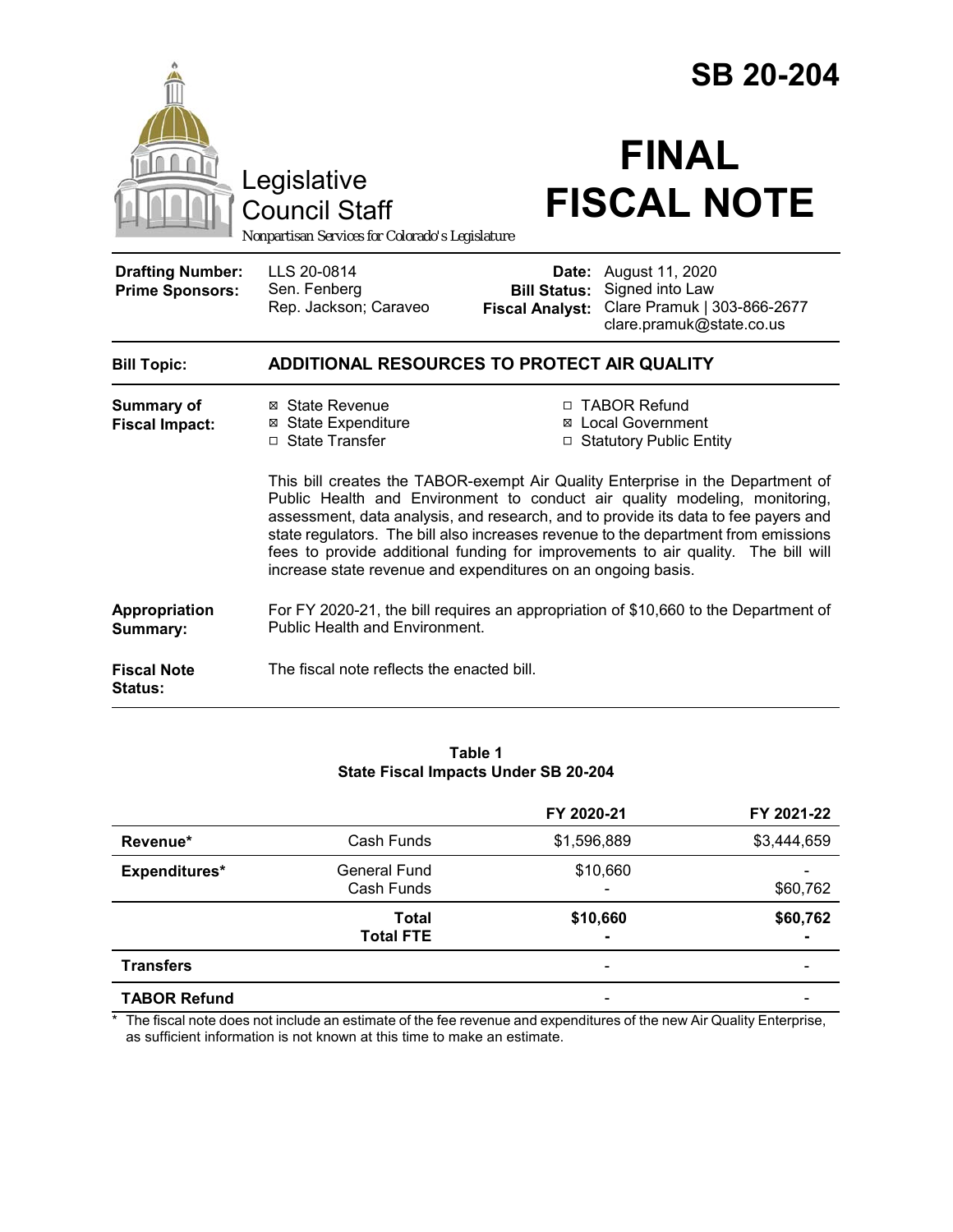August 11, 2020

# **Summary of Legislation**

This bill creates the TABOR-exempt Air Quality Enterprise (enterprise) in the Department of Public Health and Environment (CDPHE). The bill also increases revenue to the Air Pollution Control Division in the CDPHE from emissions fees to fund new air quality control programs. The enterprise is scheduled for repeal on September 1, 2034, after a sunset review.

**Air Quality Enterprise.** The enterprise's powers and duties are to:

- conduct science-based, unbiased air quality modeling, monitoring, assessment, data analysis, and research;
- establish and collect fees;
- allocate enterprise revenues and contract for services;
- issue revenue bonds;
- receive fees and other payments for services provided;
- engage the services of contractors, consultants, and legal counsel, for professional and technical assistance, advice, and other goods and services without regard to the state procurement code; and
- promote the development of unbiased, high quality, science and not advocate for or develop air quality policy.

**Enterprise fees.** The bill creates the continuously appropriated Air Quality Enterprise Cash Fund. The enterprise board may set fees in an amount that reflects the value of services provided in aggregate. Before establishing fees, the board is required to conduct a stakeholder process and will not collect fees prior to July 1, 2021. Fees may be charged:

- per ton of air pollutant emitted by a stationary source annually;
- for custom or additional air quality modeling, monitoring, assessment, or research services; and
- for emission mitigation project services sought by fee payers.

The amount of fees collected are limited to \$1.0 million in FY 2021-22, \$3.0 million in FY 2022-23, \$4.0 million in FY 2023-24, and \$5.0 million for fiscal years commencing on or after July 1, 2024.

**Enterprise board.** The enterprise will be governed by an ten-member board of directors. The board is required to meet at least quarterly and the appointed members are entitled to receive a \$50 per diem for each day spent attending official board meetings. Board meetings are subject to open meetings requirements.

**Reporting.** The board is required to report to the General Assembly by December 1 of each year on the board's prioritization of research needs, enterprise accomplishments, services, revenue, expenditures, and the value of business services provided to fee payers.

**Stationary source fee increase.** For FY 2020-21, the bill increases the fees for:

- filing an air pollutant emission notice or an amendment to the notice;
- annual emissions;
- hazardous air pollutants; and
- application processing fees.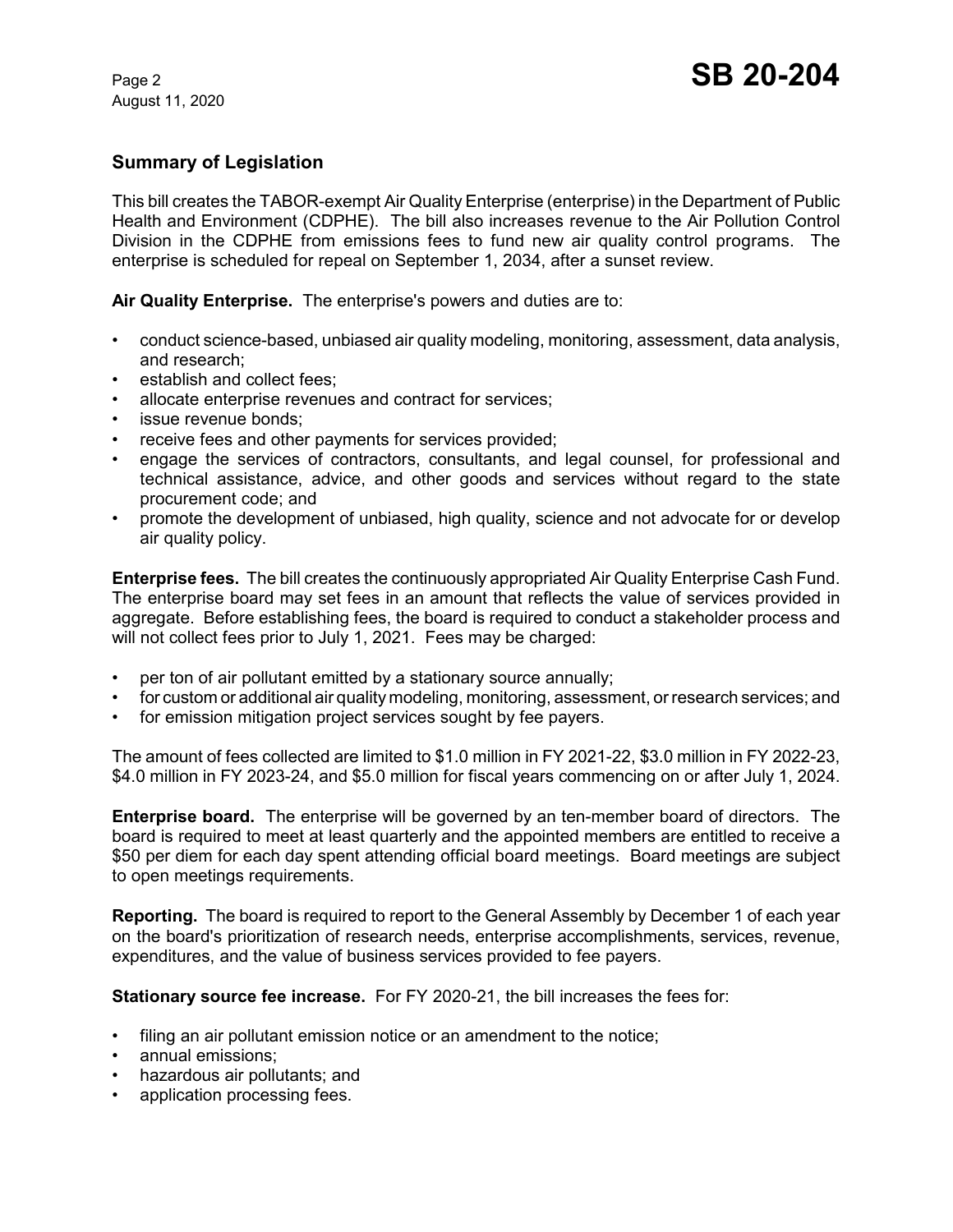August 11, 2020

These fees are deposited into the Stationary Sources Control Fund. The Air Quality Control Commission (AQCC) may adjust the fees going forward to cover the indirect and direct costs required to develop and administer the new air quality control programs established under the bill. Only the portion of revenue collected attributable to the increased fees may be used for new programs identified in the bill.

### **Background**

The CDPHE received funding for two budget decision items (R1 and BA3) through the FY 2020-21 Long Bill, which appropriated \$2.0 million cash funds and 18.9 FTE, funded from the Stationary Sources Control Fund. The fiscal note assumes that the new fee revenue to this fund under this bill will be used to fund the decision items. The necessary appropriations are included in the Long Bill, rather than in this bill.

### **State Revenue**

The bill increases state cash fund revenue by at least \$1.6 million in FY 2020-21 and at least \$3.4 million in FY 2021-22. The bill specifies fee increases for FY 2020-21 and FY 2021-22 and grants the AQCC the authority to increase fees in future years. The bill also authorizes the enterprise board of directors to set fees for the enterprise; however, this fee revenue has not been estimated in the fiscal note and will depend on future decisions by the new enterprise on fee and services offered.

**Air Quality Enterprise.** The bill grants the enterprise authority to assess fees that reflect the value of services provided. A maximum amount for this fee is established in statute, growing from \$1.0 million in FY 2021-22 to \$5.0 million in FY 2024-25 in future years. Actual fees will be established following a stakeholder process, and are not estimated. This revenue is not subject to TABOR.

**Fee impact on pollution sources**. Colorado law requires legislative service agency review of measures which create or increase any fee collected by a state agency. These fee amounts are set by the bill for FY 2020-21 and FY 2021-22. In future years, fees will be set administratively by the CDPHE based on cash fund balance, estimated program costs, and the estimated number of entities subject to the fee. Table 2 below identifies the fee impact of this bill, which are subject to TABOR.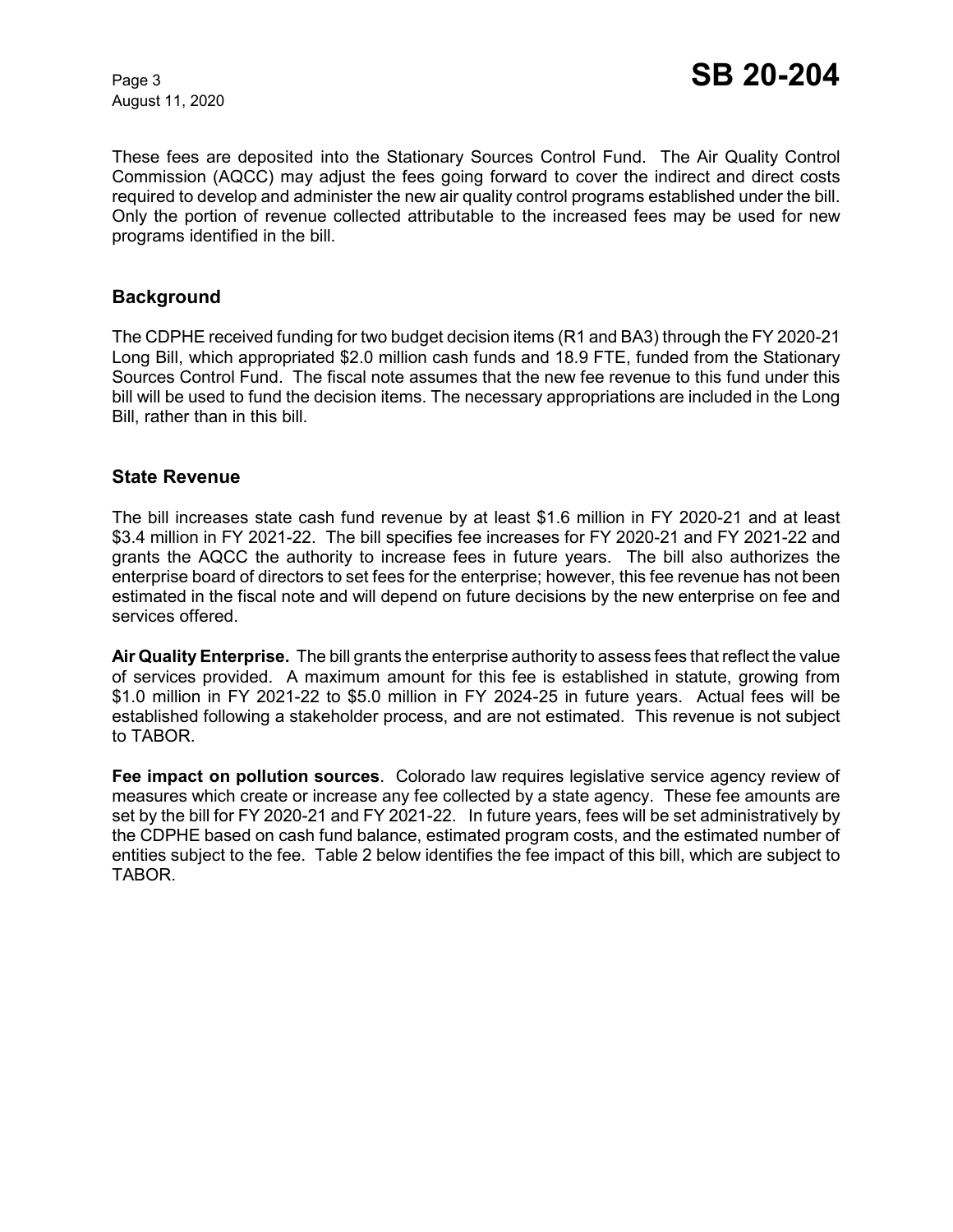#### **Table 2 Fee Impact on Pollution Sources**

| <b>Fiscal Year</b> | Type of Fee                          | <b>Proposed</b><br>Fee Increase | <b>Number</b><br><b>Affected</b> | <b>Total Fee</b><br>Impact |
|--------------------|--------------------------------------|---------------------------------|----------------------------------|----------------------------|
| FY 2020-21         | Air pollutant emission notices       | \$16.00                         | 9,117                            | \$145,872                  |
|                    | Per ton fee for regulated pollutants | \$3.37                          | 152,830                          | \$515,037                  |
|                    | Per ton fee for hazardous pollutants | \$24.87                         | 5,995                            | \$149,096                  |
|                    | Per-hour permit processing fee       | \$12.56                         | 62,650                           | \$786,884                  |
|                    |                                      |                                 | <b>FY 2020-21 Total</b>          | \$1,596,889                |
| FY 2021-22         | Air pollutant emission notices       | \$42.00                         | 9,363                            | \$393,246                  |
|                    | Per ton fee for regulated pollutants | \$7.37                          | 152,728                          | \$1,125,605                |
|                    | Per ton fee for hazardous pollutants | \$47.87                         | 5,991                            | \$286,789                  |
|                    | Per-hour permit processing fee       | \$23.44                         | 69,924                           | \$1,639,019                |
|                    |                                      |                                 | <b>FY 2021-22 Total</b>          | \$3,444,659                |

# **State Expenditures**

This bill will increase expenditures in the CDPHE by \$10,660 in FY 2020-21 and \$60,762 per year beginning in FY 2020-21 and future years for administrative expenses associated with the new enterprise. In addition, expenditures will increase within the enterprise to provide services using fees charged to customers of the enterprise. As discussed in the State Revenue section, these expenditures will depend on future decisions of the enterprise board, fees collected, and other information that is unknown at this time. Impacts to the CDPHE and other state agencies are discussed below.

**CDPHE.** This bill will increase expenditures from the Air Quality Enterprise Cash Fund by \$10,660 in FY 2020-21 and \$60,762 in FY 2021-22 for the Air Quality Enterprise in the CDPHE. The fiscal note assumes that the enterprise will require 100 hours of legal services in FY 2020-21 and 570 hours of legal services per fiscal year beginning in FY 2021-22 at a rate of \$106.60 per hour for rulemaking and legal support. These funds will be reappropriated to the Department of Law for legal services provided to the enterprise. The Department of Law will require 0.3 FTE for this purpose beginning in FY 2021-22. Expenditure increases beyond this will be funded by enterprise revenue and continuously appropriated to the enterprise and not through the annual budget process. These expenditures are not estimated because there is insufficient information in the bill on which to base an estimate.

**Other state agencies.** State agencies with facilities that are permitted as pollution sources by CDPHE will have an increase in permitting fees under the bill. This increase has not been estimated for the fiscal note.

# **Local Government and School Districts**

Like state government agencies, local government and school district facilities that are permitted as pollution sources by the CDPHE will have increased costs for permitting fees under the bill. This increase has not been estimated for the fiscal note.